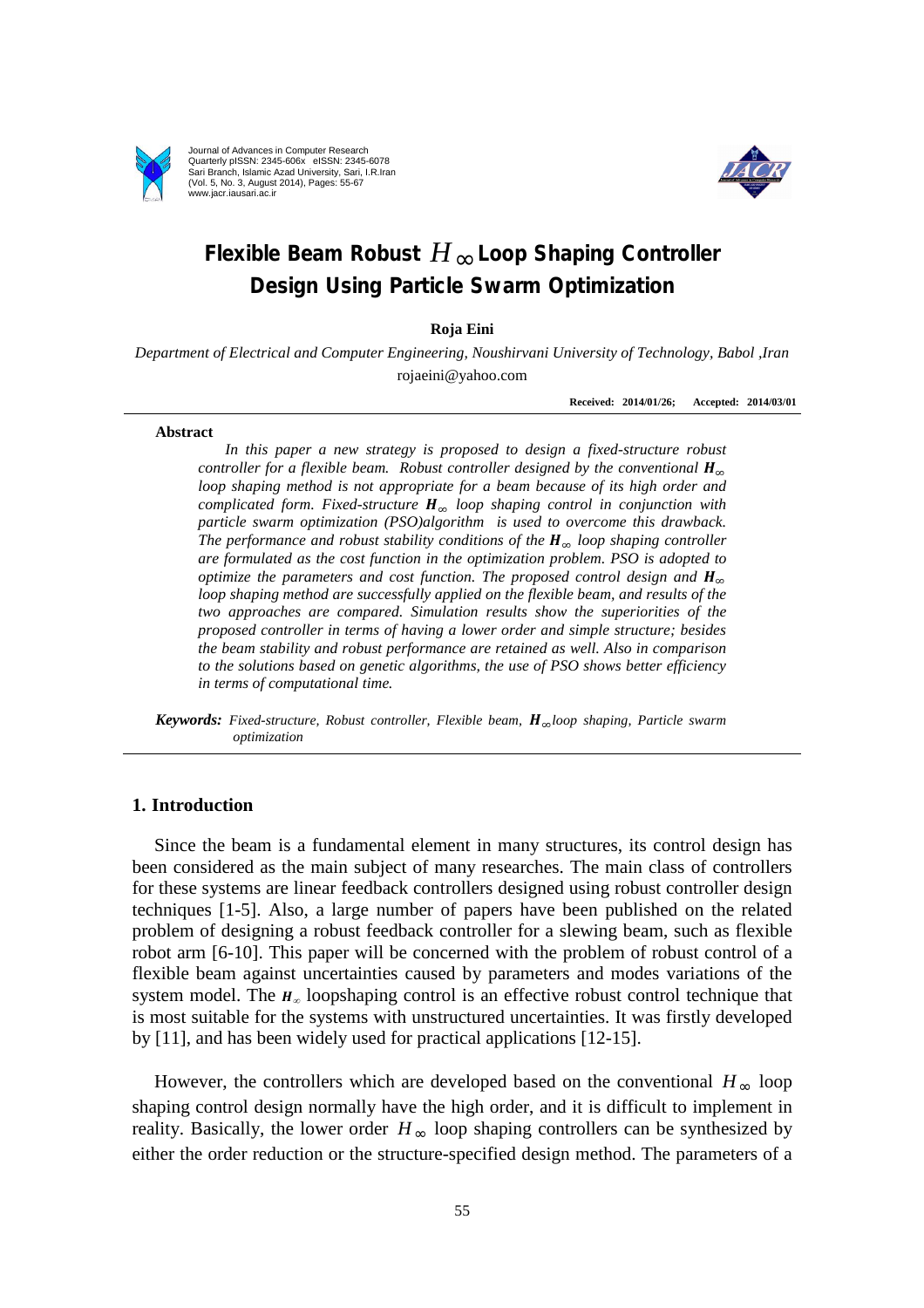lower order structure-specified controller are determined such that the controller is admissible and the  $H_{\infty}$  norm from the exogenous inputs to controlled outputs is minimized [15]. The structure-specified design method generates a complex and nonconvex optimization problem, which is difficult to solve analytically. Genetic algorithm (GA) and PSO are efficient in solving such multi-objective problems. GA was applied for tuning the parameters of the structure-specified controller before [15], however its computational time was considerable. PSO is one of the most efficient techniques for adapting parameters of fixed order controllers [17]. This method is faster than GA based algorithms in such problems because of its simple calculation [18,19].

In this paper, PSO is implemented to optimize the parameters of structure-specified  $H_{\infty}$  loop shaping controller of a flexible beam. A nominal model of the beam is firstly shaped by a pre-compensator and a post-compensator in order to achieve a desired open loop shape. A structure-specified controller is then defined. Finally, PSO is used to search for parameters of the controller such that the cost function is minimized. Outcomes of the proposed method have been finally compared with the conventional  $H_{\infty}$  loop shaping approach. The comparison about the computational time of GA based and PSO based algorithms is also included.

The next sections of the paper are organized as follows: Dynamics of the flexible beam system is described in section 2. Section 3 contains a brief presentation about the  $H<sub>∞</sub>$  loop shaping controller design, and the proposed method is introduced completely in section 4. Results are shown in section 5. Finally section 6 presents the conclusion.

# **2. Dynamics of flexible beam**

In this section, a formulation as a model for the experimental flexible cantilever beam located at the Australian Defence Force Academy (ADFA) is described. In this flexible beam, the control actuator is a piezoceramic patch bonded to the beam. When a voltage is applied to the patch, the resulting piezoceramic stress produces a bending moment in the beam proportional to the applied voltage. Details of the modeling process is included here since this modeling process is an integral part of our overall controller design. The approach taken in modeling the beam is an assumed modes approach. The parameters of the ADFA beam are shown in Table 1. For this beam, we consider the transfer function from  $v_a$  to  $y(r,t)$ . Here  $v_a(t)$  is the voltage applied to the piezoceramic patch and  $y(r,t)$  is the deflection of the beam at position r. Using the assumed modes approach, the following formula can be obtained:

$$
\frac{y(r,s)}{v_a(s)} = \sum_{i=1}^{\infty} \frac{C_a j_i(r) [j'_i(r_1) - j'_i(r_2)]}{r A L^3 (s^2 + w_i^2)}
$$
(1)

here

$$
C_a = 0.5 E_a d_{31} w (t_a + t_b),
$$
  
\n
$$
j_i(r) = L (\cosh l_i - \cos l_i r - k_i (\sinh l_i r - \sin l_i r)),
$$
  
\n
$$
k_i = \frac{\cos l_i L + \cosh l_i L}{\sin l_i L + \sin h l_i L}.
$$
\n(2)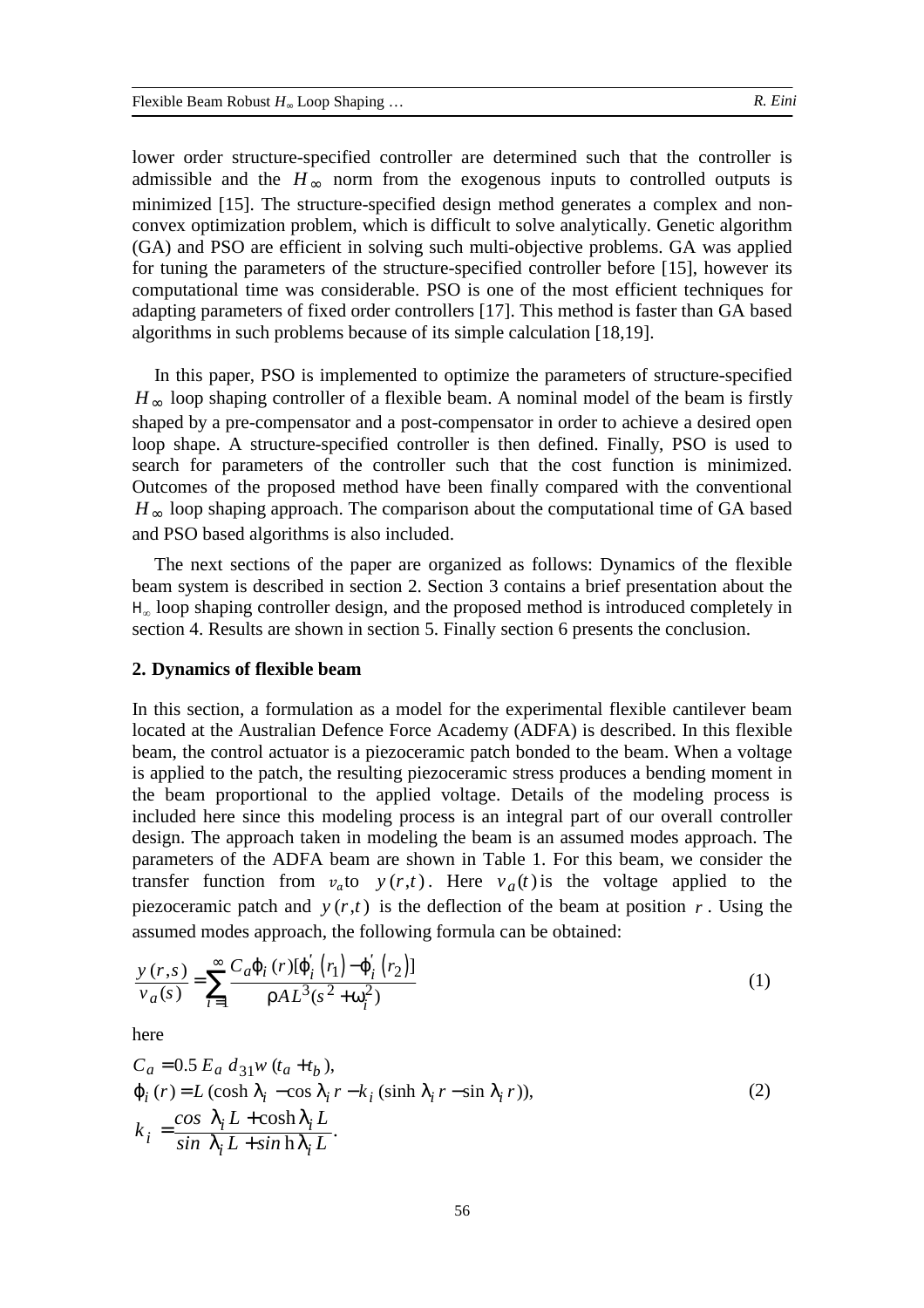where the quantities  $\lambda_i$  are the real roots of the equation:

$$
1 + \cos \lambda_{i} L \cos h \lambda_{i} L = 0
$$
 (3)

These quantities determine the natural frequencies of the beam as follows:

$$
w_i = \sqrt{\frac{EI}{rA}} I_i^2, I = \frac{wt_b^3}{12}, A = wt_b.
$$
 (4)

Also, note that the notation  $\varphi_i(r)$  refer to derivative of the function  $j_i(r)$ .

By specifying  $r$  to be the location of the sensor, Equation  $(1)$  defines the transfer function of the beam. In practice, rather than using the infinite dimensional transfer function (1), we truncate this series after a finite number of modes *N*. In particular, in this paper we choose  $N=2$ . This meant that we begin solving the problem of designing a robust controller against beam un-modeled dynamics considering this assumption.

Transfer function of the model can be derived as follows:

$$
P(s) = K \frac{s}{(s+a)} \frac{(s-b)}{(s+b)} \sum_{i=1}^{2} \frac{C_{a}j_{i}(a_{1})j'_{i}(r_{1}) - j'_{i}(r_{2})}{r A L^{3}(s^{2} + 2\zeta_{i} w_{i} s + w_{i}^{2})}
$$
(5)

where *K* is a gain parameter and the parameter  $\zeta_i$  represents the damping of each mode. These parameters were chosen as:

$$
K = \frac{1}{3.3 \times 10^{-4}}, a = 10, b = 3, z_1 = 0.007, z_2 = 0.002.
$$
 (6)

| Table 1. ADFA beam parameters value |  |  |
|-------------------------------------|--|--|

| <b>Parameter</b>                | Value                                           |  |
|---------------------------------|-------------------------------------------------|--|
| Beam length, L                  | 1.023 m                                         |  |
| Beam width, w                   | 0.04995 m                                       |  |
| Beam thickness, $t_h$           | 0.00285 m                                       |  |
| Beam density, $\rho$            | 2712.6 kg/ $m^3$                                |  |
| Beam Young's modulus, E         | 6.94 $\times$ 10 <sup>10</sup> N/m <sup>2</sup> |  |
| Piezoceramic position, $r_1$    | 0.03765 m                                       |  |
| Piezoceramic position, $r_2$    | 0.10771 m                                       |  |
| Accelerometer 1 position, $a_1$ | 0.902 m                                         |  |
| Accelerometer 2 position, $a_2$ | 0.783 m                                         |  |
| Accelerometer 3 position, $a_3$ | 0.540 m                                         |  |
| Accelerometer 4 position, $a_4$ | 0.233 m                                         |  |
| Charge Constant, $d_{31}$       | $-210\times10^{-12}$ m/V                        |  |
| Voltage Constant, $g_{31}$      | $-11.5\times10^{-3}$ Vm/N                       |  |
| Coupling Coefficient, $k_{31}$  | $-0.34$                                         |  |
| Beam Young's modulus, $E_a$     | 6.9 $\times$ 10 <sup>10</sup> N/m <sup>2</sup>  |  |
| Capacitance per unit area, C    | 68.35 $\mu$ F/m <sup>2</sup>                    |  |
| Piezoceramic width, $h_n$       | 0.02581 m                                       |  |
| Piezoceramic thickness, $t_a$   | 0.01                                            |  |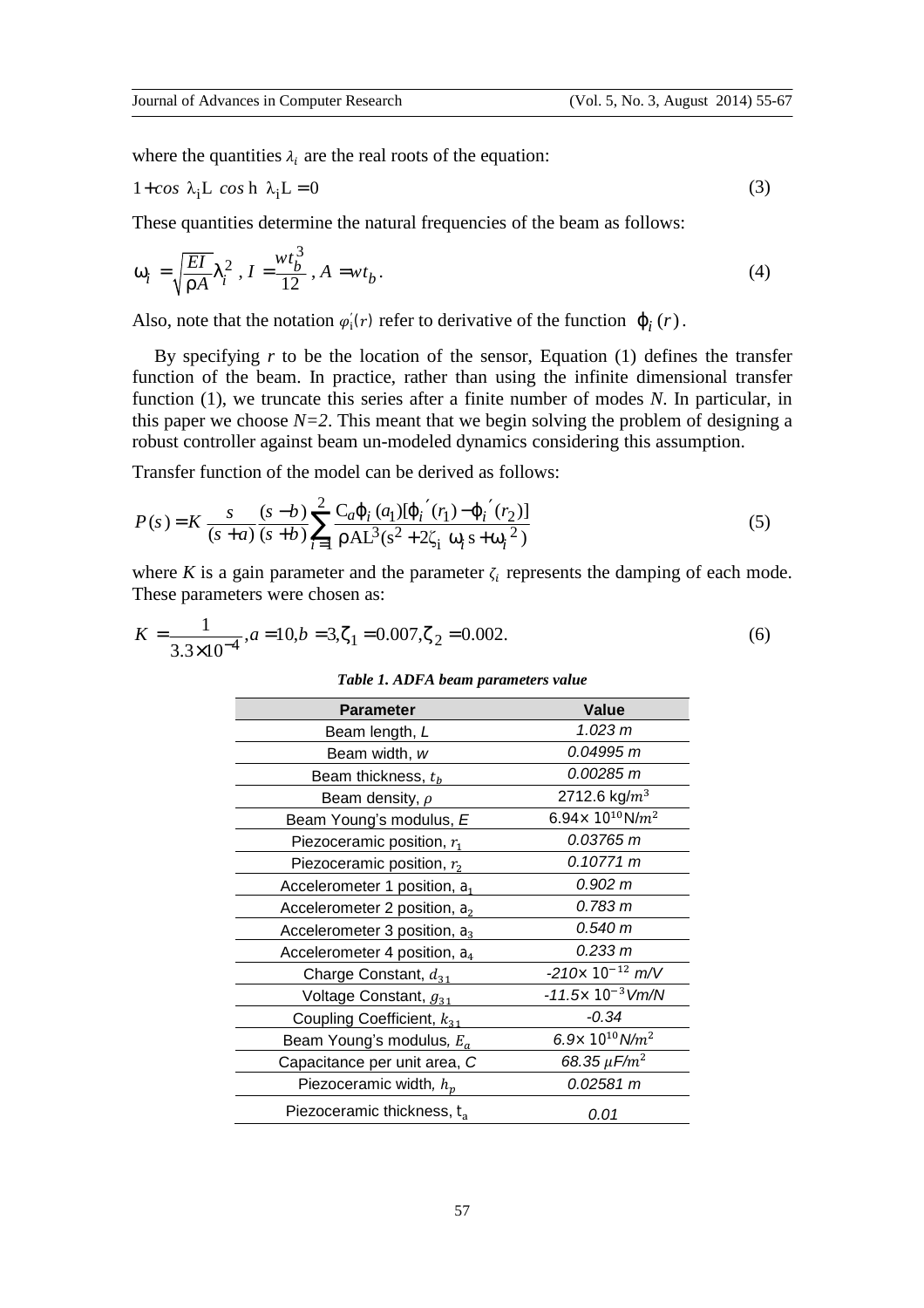## **3.** *H*∞ **loop shaping control design**

The  $H<sub>∞</sub>$  loop shaping controller design is based on the configuration shown in Figure 1. The nominal model of the system is defined as *P*, and the shaped plant with a precompensator *W1* and a post-compensator *W2 W2* is defined as *Ps*. Equation (7) presents the relationship of these variants as follows:

$$
P_s = W 2 P W 1 = M^{(-1)} N^{\mathcal{V}} = \begin{bmatrix} A_s & B_s \\ C_s & D_s \end{bmatrix} \tag{7}
$$

where  $A_s$ ,  $B_s$ ,  $C_s$ ,  $C_s$  and  $D_s$  are the matrices of the shaped plant in the state-space representation.  $\tilde{M}$  and  $\tilde{N}$  are the normalized left co prime factors of *Ps*.



*Figure 1. Robust stabilization with respect to the co prime factor uncertainties*

By assuming that the shaped plant is perturbed by unstructured uncertainties  $\Delta M$  and  $\Delta N$ , the perturbed plant  $P_{\Delta}$  is presented in Equation (8).

$$
P_{\Delta} = (M_0 + \Delta M)^{-1} (N_0 + \Delta N) \tag{8}
$$

It is proved from the small gain theorem that the shaped plant *Ps* is stable with all the unknown but bounded uncertainties  $\|\Delta M \|\Delta N\|_{\infty}$  **p**  $e \|\Delta M \Delta N\|_{\infty}$  if and only if there exists an admissible controller  $K_{\infty}$  such that Equation (9) is obtained.

$$
\|T_{zw}\|_{\infty} = \left\| \begin{bmatrix} I \\ K_{\infty} \end{bmatrix} (I + P_s K_{\infty})^{-1} M^{2} e^{-1} \right\|_{\infty} \leq g = 1/e \tag{9}
$$

The minimization of  $\gamma$  ( the maximization of *e* ) $\varepsilon$ ) results in the maximization of the robustness of the system. A procedure, called the  $H_{\infty}$  loop shaping controller design, was proposed in [11] and further developed in [20]. The block diagram of the  $H_{\infty}$  loop shaping control is shown in Figure 2. The  $H<sub>∞</sub>$  loop shaping controller design procedure is summarized as follows:

Step 1: The nominal plant *P* is shaped using a pre-compensator *W2* to achieve a desired open loop shape. *W1* is used to achieve the tracking performance and disturbance attenuation and *W2* is used to attenuate the sensor noise. *W1* and *W2* are selected so that *Ps* contains no hidden modes, and has the following properties.

(i) To achieve the good tracking performance and good disturbance rejection. The large open loop gain at a low frequency range is required.

(ii) To achieve the good robust stability and sensor noise rejection. The small open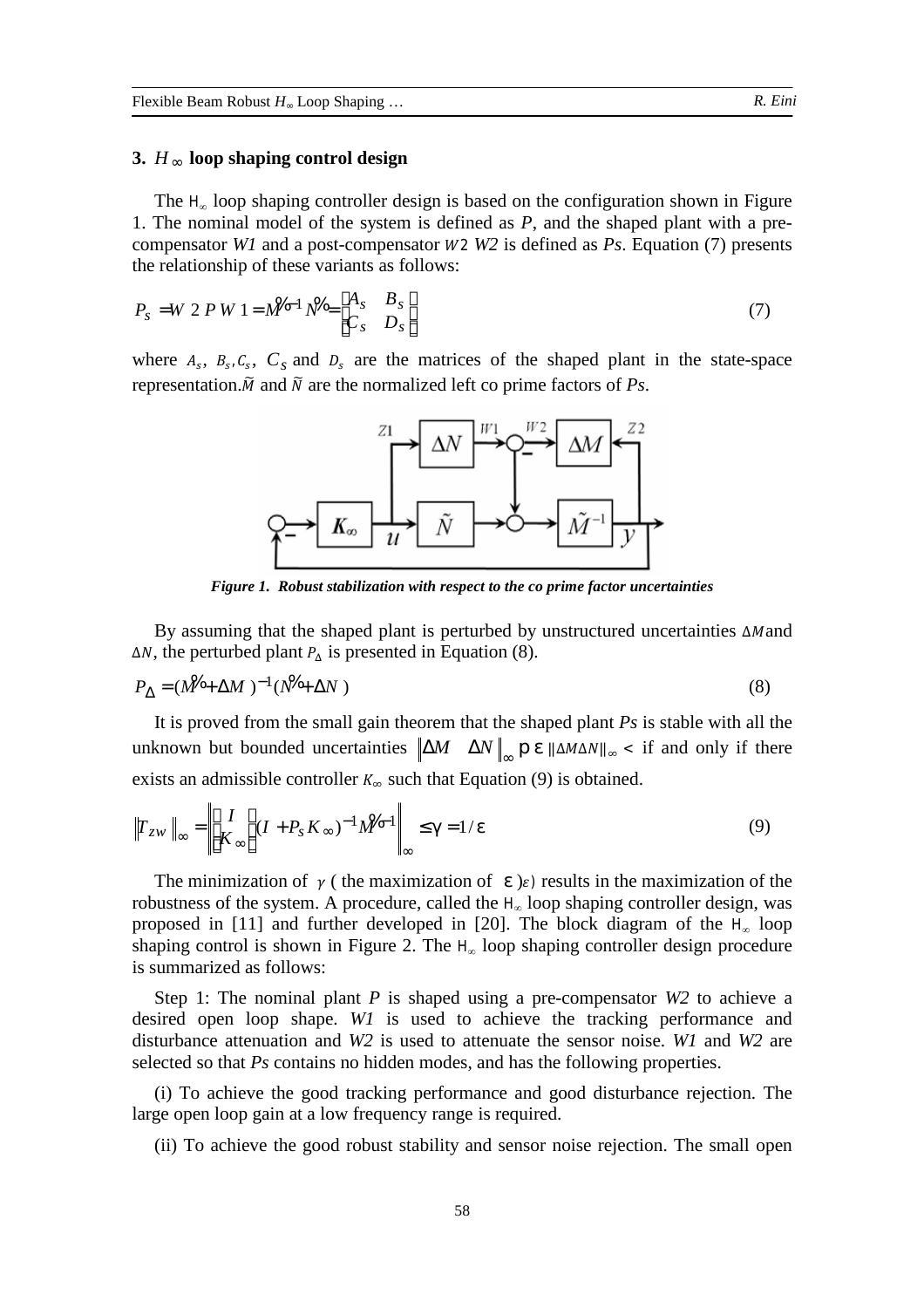loop gain at a high frequency range is required.

When *W1* and *W2* are selected, the value of  $\gamma_{opt}$  is evaluated using Equation (10) where  $\lambda_{max}$  is the maximum eigenvalue.

$$
g_{opt} = [1 + I_{\text{max}}(Z, X)]^{1/2}
$$
 (10)

where *Z* and *X* are the solutions of the two following Riccati equations:

$$
(A_s - B_s S^{-1} D_s^T C_s) Z + Z (A_s - B_s S^{-1} D_s^T C_s)^T - Z C_s^T R^{-1} C_s Z + B_s S^{-1} B_s^T = 0 \tag{11}
$$

$$
(A_s - B_s S^{-1} D_s^T C_s)^T X + X (A_s - B_s S^{-1} D_s^T C_s)^T - X B_s S^{-1} B_s^T X + C_s^T R^{-1} C_s = 0
$$
 (12)

where

$$
R = I + Ds DsT R = I + Ds DsT and S = I + DsT Ds
$$
 (13)

*W1* and *W2* are adjusted until a satisfied  $\gamma_{opt}$  is achieved. If  $\gamma_{opt}$  is too large ( $g_{opt}$  **f** 4), *W1* and *W2* are incompatible and should be adjusted.



*Figure 2. Block diagram of the H*<sup>∞</sup> *loop shapingcontrol*

Step 2: Select  $e \mathbf{p} e_{opt} = g_{opt}^{-1}$ , and then synthesis a sub-optimal controller  $K_{\infty}$  as shown in (14):

$$
K_{\infty} = \begin{bmatrix} A_s + B_s F + g^2 (Q^T)^{-1} Z C_s^T (C_s + D_s F) & g^2 (Q^T)^{-1} Z C_s^T \\ B_s^T X & -D_s^T \end{bmatrix}
$$
(14)

where

$$
F = -S^{-1} (D_s^T C_s + B_s^T X) \text{ and } Q = (I - g^2)I + XZ. \tag{15}
$$

Step 3: The final controller is calculated as Equation (16):

$$
K = W 1 K_{\infty} W 2 \tag{16}
$$

## **4. Structure-specified** *H*∞ **loop shaping controller design based on PSO**

The  $H_{\infty}$  loop shaping controller design procedure presented in section 3 is straightforward; and it is useful for the beam systems with the unstructured uncertainties. However, the obtained final controller has the high order which leads to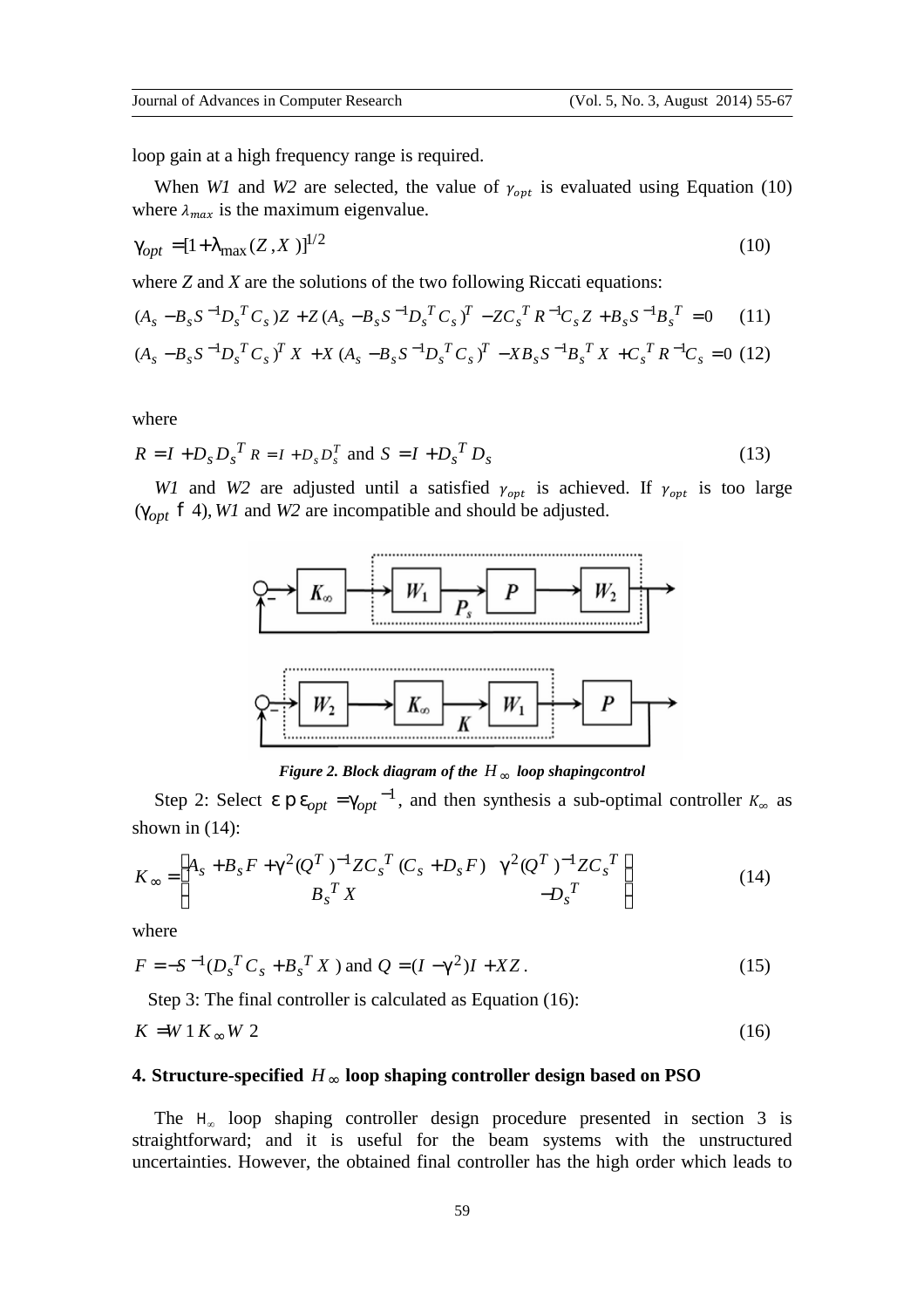difficulties when implemented in practice. The procedure for the lower order robust controller design need to be investigated. A new method for designing the structurespecified  $H_{\infty}$  loop shaping controllers based on the PSO was introduced by [16]. The design procedure is described as follows:

## *4.1 Selection of weighting functions*

Since the algorithm is based on the  $H_{\infty}$  loop shaping method, the plant is firstly shaped by using the pre-compensator and post-compensator. In this paper, the lead/lag type compensators are used for weighting functions presented in Equations (17) and (18). The shaped plant is thus described as Equation (19):

$$
W1 = K1 \frac{s + a1}{s + b1} \tag{17}
$$

$$
W 2 = K 2 \frac{s + a2}{s + b2} \tag{18}
$$

$$
P_s = W 2 P W 1 \tag{19}
$$

# *4.2. Structure-specified controller design*

The structure-specified controller, *K(s)* is defined as Equation (20).

$$
K(s) = \frac{N_k(s)}{D_k(s)} = \frac{a_m s^m + a_{m-1} s^{m-1} + \dots + a_0}{s^n + b_{n-1} s^{n-1} + \dots + b_0}
$$
(20)

The structure-specified controller can be in any forms such as first order, PID, second order controllers etc. by selecting suitable values of *m* and *n*.

## *4.3. Cost function definition*

The structure-specified *H*∞ loop shaping controller design problem can be defined as the problem of finding the parameters of all admissible controllers represented by Equation (20) such that the  $H_{\infty}$  norm ( $T_{zw} \parallel_{\infty}$ ) presented by Equation (9)  $T_{zw} \parallel_{\infty}$  is minimized.

Since *K* (*s*) =*W* 1*KW* 2, therefore  $K_{\infty} = W 1^{-1} K$  (*s*) *W* 2<sup>-1</sup> and the following equations can be derived:

$$
\|\mathbf{T}_{\text{zw}}\|_{\infty} = \left\|\begin{bmatrix} I \\ K_{\infty} \end{bmatrix} (I + Ps \ K_{\infty})^{-1} M^{2} \right\|_{\infty} = \left\|\begin{bmatrix} I \\ K_{\infty} \end{bmatrix} (I + Ps \ K_{\infty})^{-1} \begin{bmatrix} I & Ps \end{bmatrix}\right\|_{\infty}
$$
(21)

$$
J_{\text{cost}} = \|T_{zw}\|_{\infty} = \left\| \begin{bmatrix} I \\ W \, 1^{-1} K \, (s \, W \, 2^{-1}) \end{bmatrix} \times \left\| I - P_s \right\|_{\infty} \right\|_{\infty}
$$
 (22)

Equation (22) is defined as the objective function of the optimization problem and it can be evaluated using the robust control toolbox in MATLAB.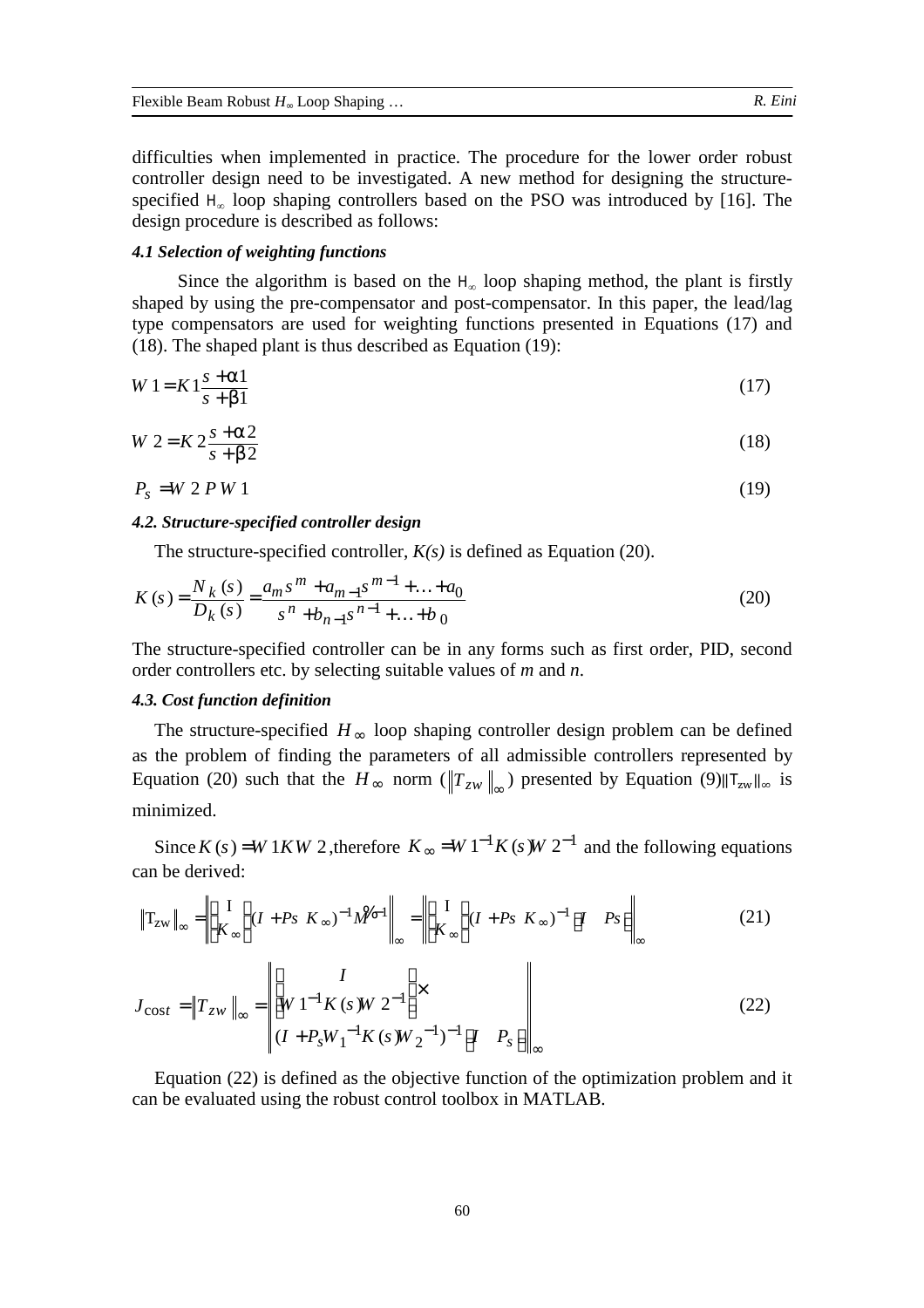#### *4.4. PSO based design*

Once an objective function and a structure of the controller are defined, the procedure for solving the optimization problem based on the PSO algorithm is described in 5 steps as follows:

Step 1: Set  $x_i = (x_{i1}, x_{i2},..., x_{iN}) = (a_0, a_1,...,b_0, b_1,...)$ . The number of parameters of the controller in Equation (20) is the particle dimension  $N=m+n+1$ . The maximum number of iterations is defined as *GenMax*.

Step 2: When the swarm size is *H*, initialize a random swarm of *H* particles as  $[x_1 x_2 ... x_H].$ 

Step 3: The fitness of particles is evaluated by the objective functions of optimization problem. For each generation of particles, evaluate the objective function for each particle using the cost function shown by Equation (22). Furthermore, the best previously visited position of particle *i* is noted as the individual best position  $P_i = (P_{i1}, P_{i2},..., P_{iN})$ . The position of the best individual of whole swarm is noted as the global best position  $G = (g_1, g_2, ..., g_N)$ . Determine the individual best  $P_i$  and global best *G(k).*

Step 4: Update the particle velocity  $v_i = (v_{i1}, v_{i2}, ..., v_{ik})$ , and its new position using Equations  $(23)$  and  $(24)$ .

$$
v_i(k+1) = w v_i(k) + c_1 r_1 (P_i(k) - x_i(k)) + c_2 r_2 (G(k) - x_i(k))
$$
\n(23)

$$
x_i (k+1) = x_i (k) + v_i (k)
$$
\n(24)

where  $w \omega$ , called inertia weight.  $r_1$ ,  $r_2$  are the random variables in the range of [0, 1]. and  $c_2$  are the positive constant acceleration coefficients. $x_i$  is the updated position and  $v_i(k+1)$  is the updated velocity of every particle. Velocity is also limited to the range of  $[\neg v_{\text{max}} , v_{\text{max}} ]$ .

Step 5: When the maximum number of iterations is obtained, the algorithm is ended. If the maximum number of iterations is not obtained, go back to Step3.

#### **5. Results**

## *5.1. H*∞ *loop shaping results*

The proposed algorithms and procedures presented in section 4 were used to design a controller to control the flexible beam deflection. The algorithms were developed and implemented in MATLAB.

By substitution of the parameters in Table 1 into Equations (1) and (3) to (5), the nominal transfer function of the flexible beam can be described as follows:

$$
P = \frac{-6.475s^2 + 4.0302s + 175.77}{5s^4 + 3.5682s^3 + 139.5021s^2 + 0.0929s + 10^{-6}}
$$
(25)

The weighting function *W1* is selected by some trials for shaping the plant. *W2* is selected as the identity matrix with an assumption that the sensor noise is negligible.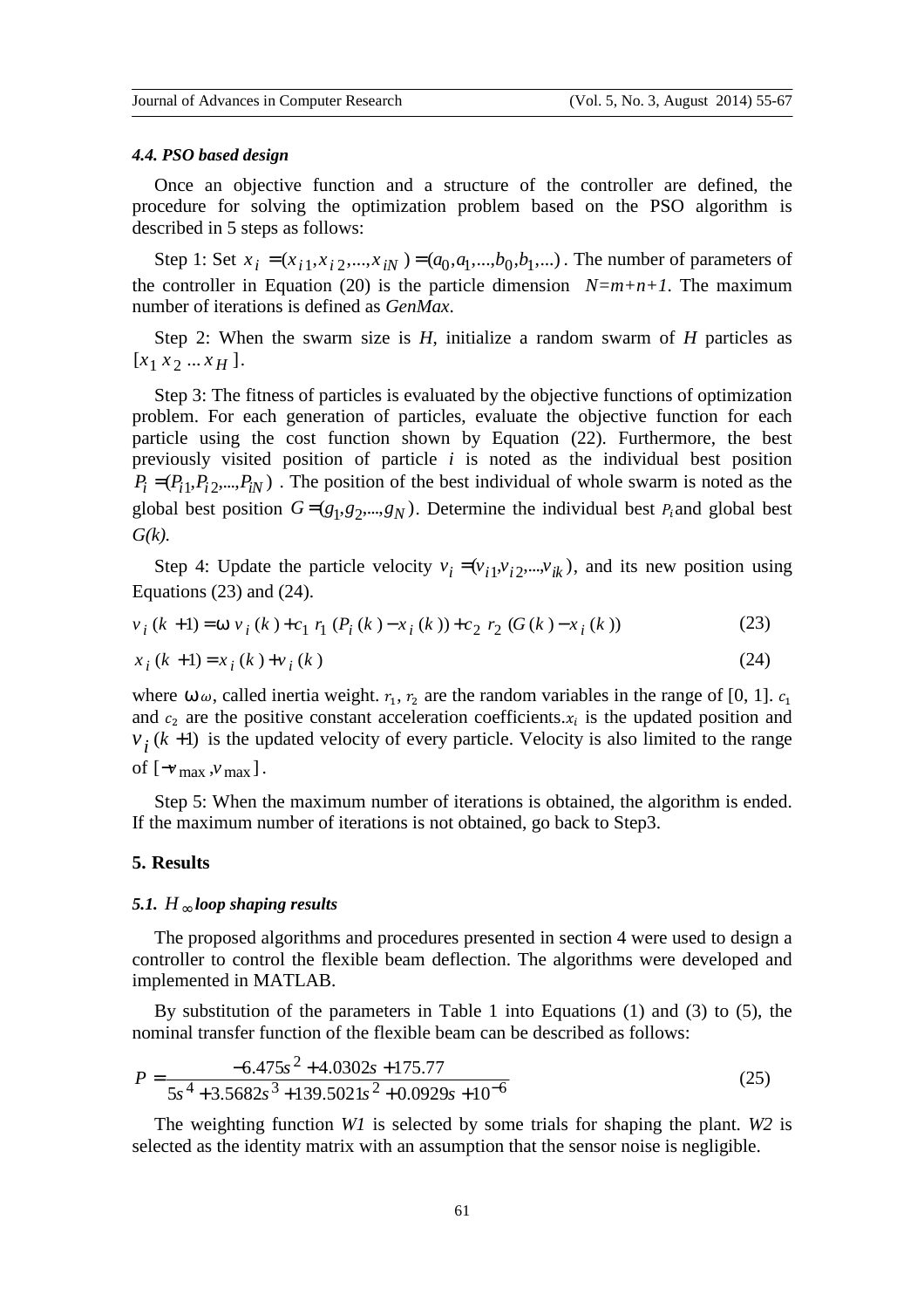$$
W1 = \frac{s + 0.5}{s^2 + 2000s + 999998}, \qquad W2 = I
$$
 (26)

By substitution of *W1* and *W2* into Equation (7), and using (10) and (13), finally  $g_{opt} = 1.9741$  is obtained. The stability margin is  $e_{opt} = 0.5066$ , and  $e = 0.5065$  **p**  $e_{opt}$ is selected. Using Equations (14) to (16), the full order controller can be described in (27).

$$
K(s) = (3346s6 + 6.697e6s5 + 3.335e9s4 + 4.508e9s3 + 9.49e10s2 + 5.943e10s + 6.34e9/(s8 + 5968s7 + 1.387e7s6 + 1.582e10s5 + 8.893e12s4 + 1.98e15s3 + 4.687e15s2 + 5.748e16s + 2.159e16)
$$
 (27)

The full order controller represented above is of eighth order. Therefore, it is difficult to be implemented in reality. In the next section, implementation of the first order controller design is demonstrated and compared with this one. Figure 3 shows the bode plot of the  $H_{\infty}$  loop shaping controller and Figure 4 shows step response of the closed loop system and its characteristics using the full order controller.



*Figure 3. Bode diagram of full order controller*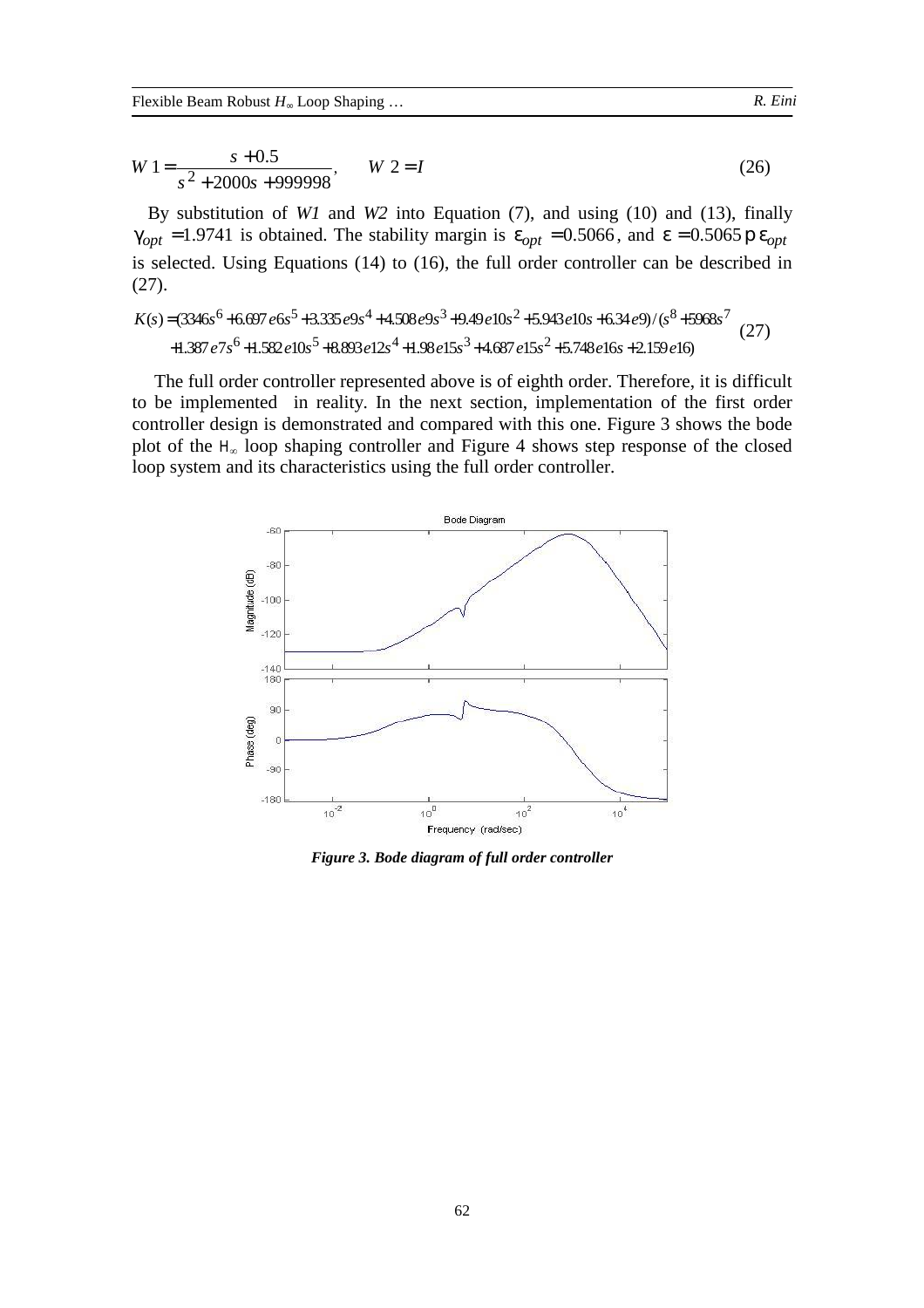

*Figure 4. Step response of full order controller and its characteristics*

# *5.2. First order H*∞ *loop shaping controller design based on PSO*

The first order controller is a structure-specified controller which is represented in Equation (28). The following parameters are selected as: (i) The swarm size is 40; (ii) The dimension of each solution candidate in the first order controller is 2  $(a_0, b_0)$ ; (iii)  $c_1 = c_2 = 2$ ; and (iv) The maximum number of iterations *GenMax* is 50. The PSO algorithm is used to search for parameters of the controller  $(a_0, b_0)$ .

$$
K_1(s) = a_0 / (s + b_0)
$$
 (28)

In the PSO algorithm, the weight *w* is automatically changed so that the algorithm converges slowly to the optimal solution at the end of the searching progress in order to avoid the premature convergence. The initial weight is set to  $w = 0.9 \omega$ , and the final weight is set to  $w = 0.4 \omega$ . The value of cost function is obtained as follows:  $J_{\text{cost}} = g_{opt} = 1(e_{opt} = 1)$ . The obtained controller is shown by Equation (29).

$$
K_1(s) = 346.8327 / (s + 0.1)
$$
\n(29)

Figure 5 shows the bode diagram of full order controller and the first order one in two different colors. Figure 6 presents the step response of the closed loop system and its characteristics using the obtained first order controller.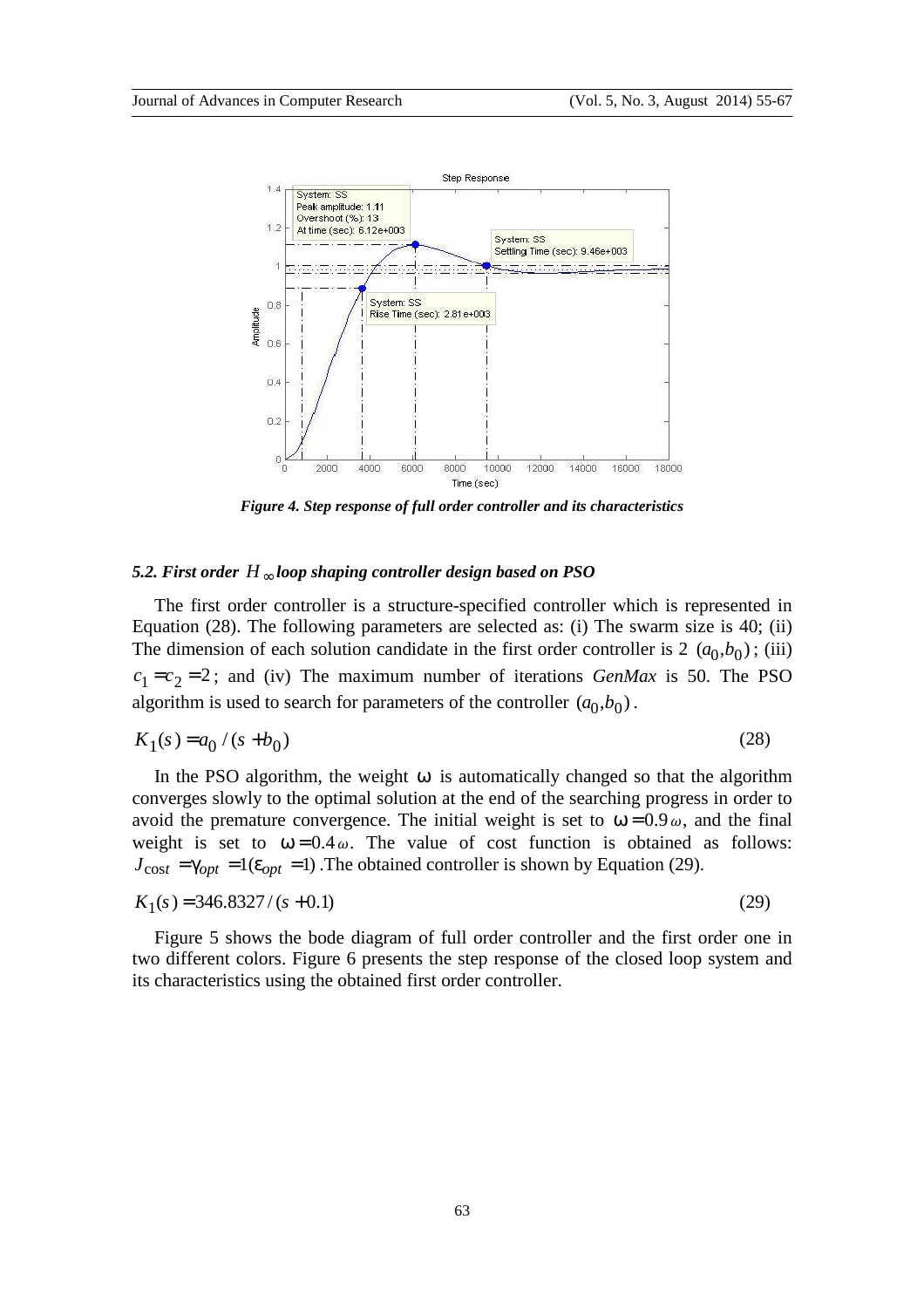

*Figure 5. Bode diagram of full order controller and first order one* 



*Figure 6. Step response of first order controller and its characteristics*

Convergence of the structure-specified algorithm can be seen in Figure 7.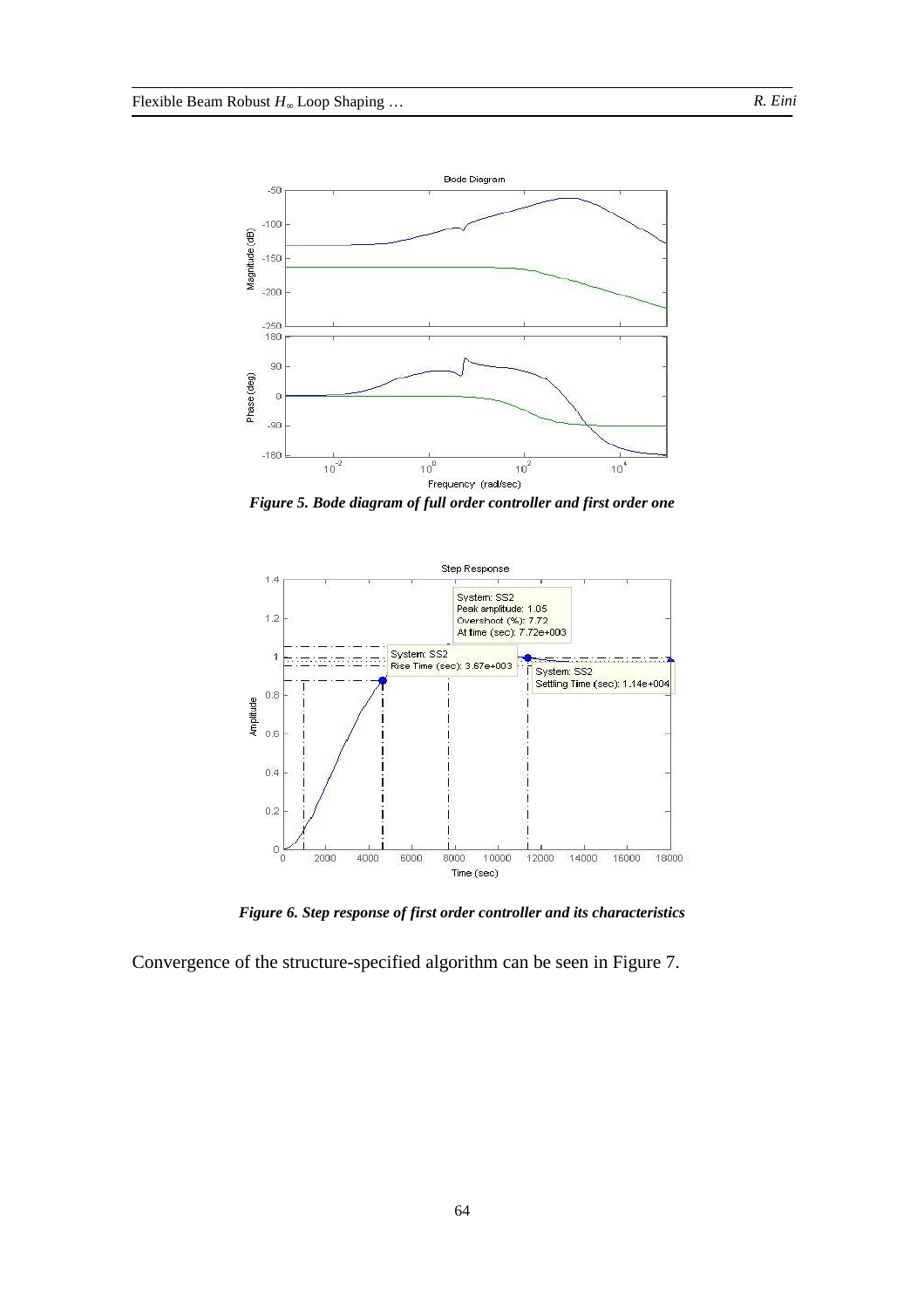

*Figure 7. The cost function value versus the generation number of simulation*

# *5.3. Comparison between the full order and first order controller*

Bode diagrams of the two controllers show stability of them. Step responses of the two systems which correspondingly use the conventional H<sup>∞</sup> loop shaping controller and the proposed structure-specified H<sup>∞</sup> loop shaping one are almost similar, but first order controller performance is better than the conventional full order one because of these reason: the first order controller has a smaller maximum overshoot (7.72%), whereas this value is 13% using full order controller; and the overshoot is very important because the system will be oscillated and become unstable if the overshoot is too large. In addition, stability margin of the conventional controller is 0.5065, while the same value for the structure-specified controller is 1. Another significant superiority of the proposed approach over the conventional method is having lower order controller.

# *5.4. Comparison between PSO based algorithm and GA based one*

In order to compare the computational time of PSO based and GA based algorithms, the MATLAB Genetic Algorithm and its Direct Search Toolbox were used for adapting the first order controller with the following set up: (i) The population size is 40, (ii) The crossover fraction is 0.8, (iii) The Gaussian mutation is used (iv) The programs were run for ten trials on a core i2 CPU, 2.4 GHz, 4GB RAM computer. For PSO the average computational time of ten trials was 200 seconds, and it was 440 seconds for GA based approach.

## *5.5. Robustness of the proposed controller*

Robustness of the proposed controller is tested against uncertainties of the system transfer function. Inaccurate measurement, external disturbances and un-modeled dynamics may lead to model uncertainty. As a test case, damping of two modes,  $\zeta_i$  are increased to the values of 0.012 and 0.009. Gain parameter *K* is also increased to  $10^4$ [9]. Transfer function with uncertainties is shown in Equation (30).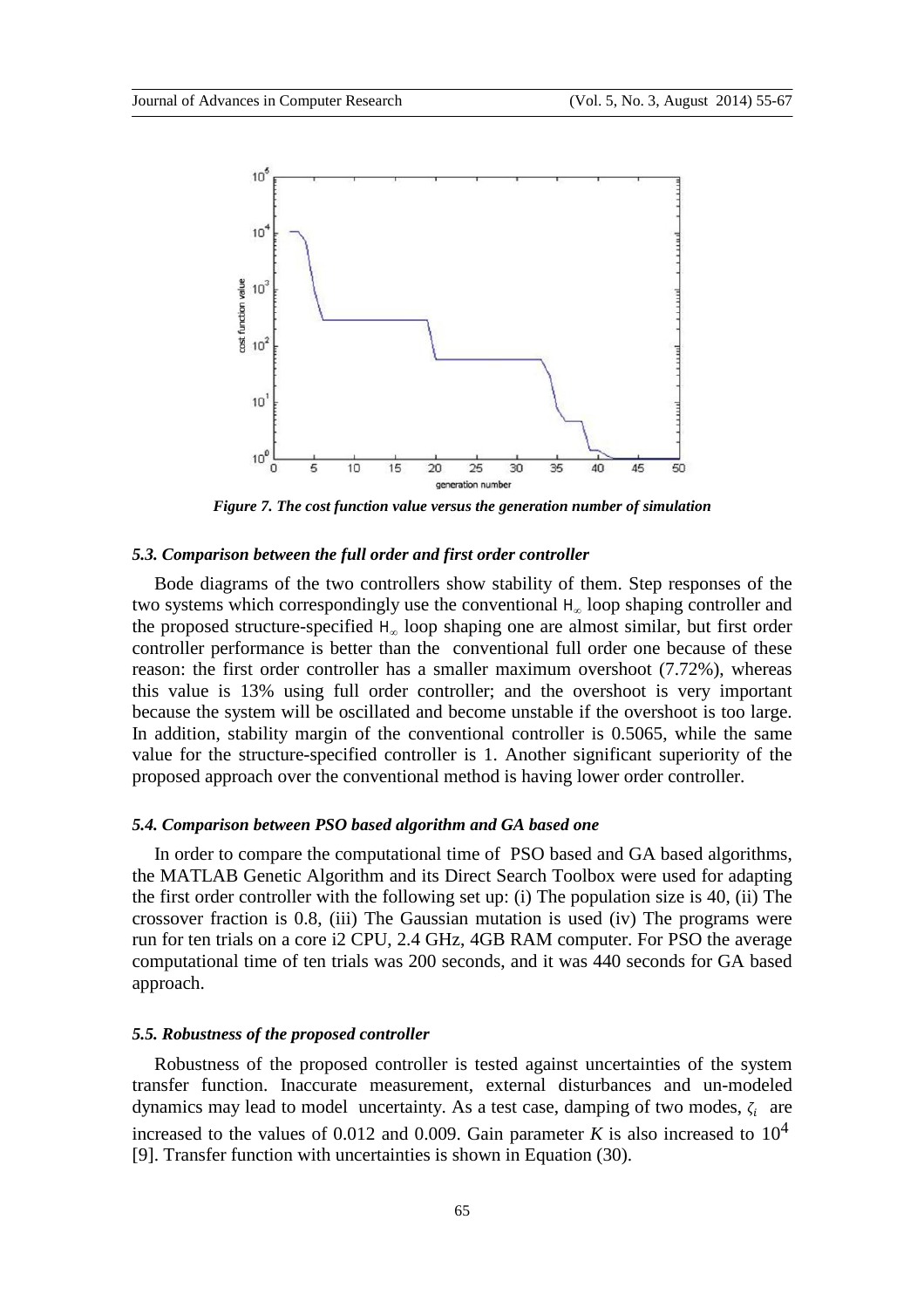$$
P_{\Delta} = \frac{-5.1s^2 + 5.021s + 201.01}{5.061s^4 + 4.4412s^3 + 127s^2 + 0.1s + 0.005}
$$
(30)

The step response of the closed loop system using the proposed first order controller for this test case is shown in Figure 8. The results prove that the designed first order controller is robust to the parameter variations, so that the system stability is attained through the experiment.



*Figure 8. Step response of first order controller under uncertainties*

# **6. Conclusion**

Full order  $H_{\infty}$  loop shaping controller and structure-specified controller are designed for the flexible beam system in this paper, and results are finally compared to prove the effectiveness and superiorities of the proposed method for the beam system. According to the results, stability margin resulted from the proposed controller is better than the same value from the old method. It is revealed that the designed controller guarantees robustness as well. On the other hand, novel  $H_{\infty}$  loop shaping controller has lower order and less complicated structure. Also, comparing the maximum overshoots, rise time and settling time, the structure-specified design showed better results than the conventional method. PSO algorithm simplified solving non-convex nonlinear optimization problem associated with fixed-structure controller in this process. Collectively, the proposed approach is more suitable to implement for practical beam control.

# **References**

- [1] M. Indri and A. Tornambe, "Robust regulation and trajectory tracking for flexible robots by using piezoelectric actuators," *Advanced Robotics*, 1986.
- [2] M. Indri and A. Tornambe, "Lyapunov analysis of the approximate motion equations of flexible structures," *Systems & Control Letters*, 1986.
- [3] M. Indri and A. Tornambe, "Piezoelectric force sensors and actuators: modeling and control," *6 th International Symposium on Robotics and Manufacturing*, 1996.